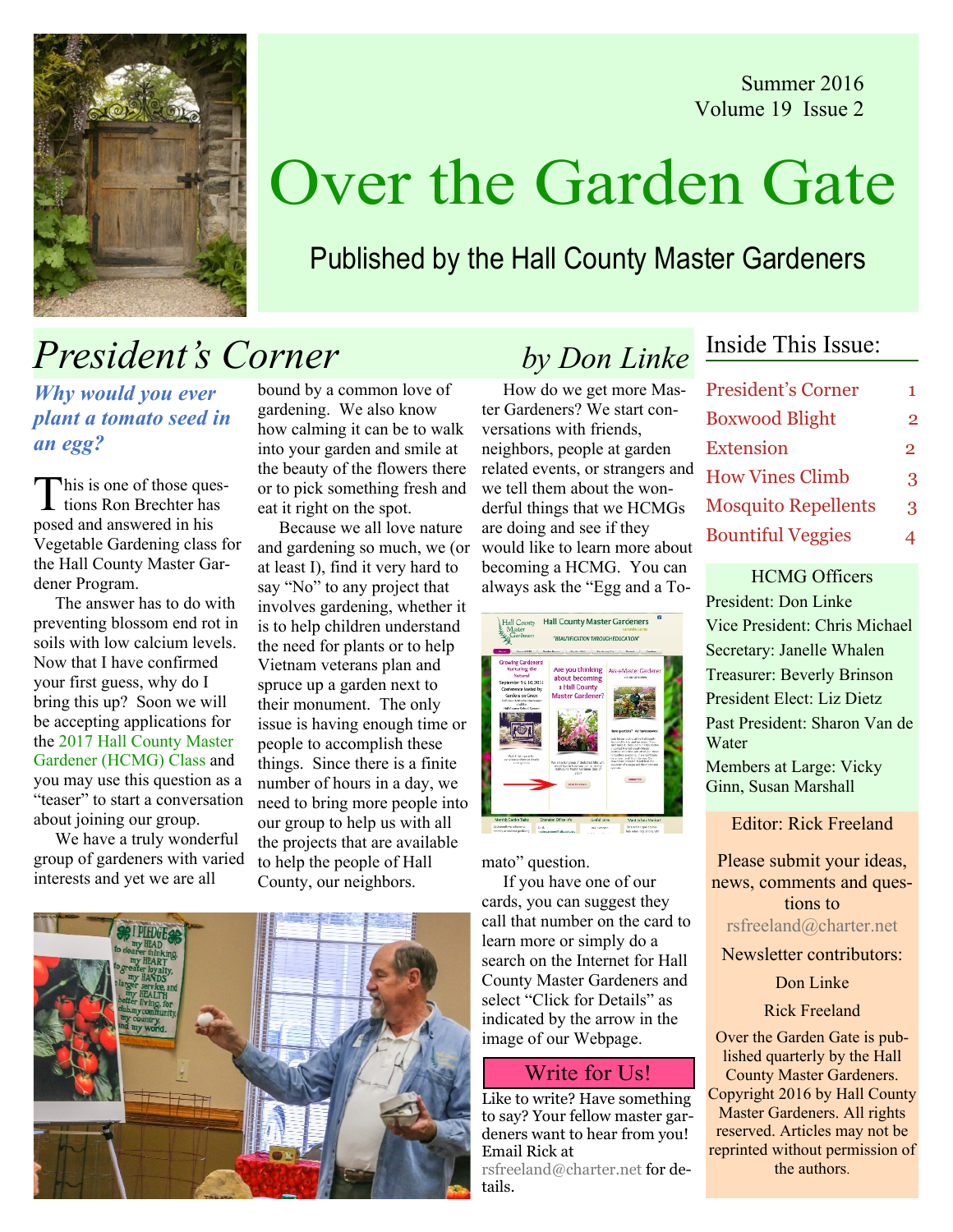### Boxwood Blight by Rick Freeland

There's an insidious menace<br>threatening Georgia's boxwoods. In 2014, boxwood blight, or Calonectria pseudonaviculatum (syn. Cylindrocladium pseudonaviculatum and Cylindrocladium buxicola), established a foothold in our state. The fungus was first seen in North Carolina in 2011, and has infected landscapes and nursery stock in twenty states to-date. The disease is especially virulent in metro areas



like Atlanta, where many boxwoods are used in formal gardens.

 All commercial boxwoods seem to be susceptible to the blight, though they may show a varying severity of symptoms.

Some cultivars exhibit more tolerance, but still may be infected and act as vectors to spread the disease to healthy boxwoods. The blight can also impact Ground Spurge (Pachysandra terminalis) and Sweet Box (Sarcococca sp.), along with other plants in the Buxaceae family.

#### Symptoms

 Keep an eye out for circular, tan leaf spots bordered by dark purple or brown. The spots could also be encircled by yellow to reddish halos. Stems may be black or sport black lesions, similar to Colletotrichum stem canker. Eventually, infected leaves go tan and drop, rapidly defoliating the plant.

 Boxwood blight is a fast-moving disease and can quickly decimate massed boxwoods in landscape and garden environments, as well as nursery stock.

There is no cure or effective treatment. If boxwood blight is found on a plant it should be removed at once, secured in a plastic bag, and taken to a landfill. All dropped leaves should be raked or vacuumed up, bagged, and disposed of.

#### Prevention

The pathogen's spores aren't wind-borne, but are tenaciously clingy, sticking to tools, clothes, shoes and pet fur, making it hard to keep out of the garden.

 How can you lessen the chances of introducing boxwood blight?

- Use more tolerant cultivars, especially when establishing mass plantings or hedges.
- Inspect all plants for signs of blight, and buy only from nurseries having a Boxwood Blight Compliance Agreement.
- Avoid wetting leaves. Apply water directly to your boxwood's root zone using a drip irrigation system or soaker hoses.
- If you suspect you've been working with infected plants, be sure to sanitize your tools and boots with a solution of 1 part bleach to 9 parts water, and wash your clothes before working

with uninfected plants. Make sure professional landscapers who maintain your property follow the same protocol.

 Fungicides can be used as preventive medicine, but won't cure plants already infected. Product labeling has not kept pace with the spread of boxwood blight. Be sure that the product you choose is labeled for control of Cylindrocladium or for use on boxwoods, and follow all label instructions.

#### For More Info:

- UGA Extension White Paper
- Boxwood Blight in Georgia
- Boxwood Blight Update



Think of it as another tool in your wheelbarrow of gardening and community service resources.

For More Info:

• eXtension Home Page

## What the Heck?

#### Juglone

Juglone is a toxic substance produced by black walnut trees (and a few other species). Highest concentrations occur in buds and roots, where effects may extend past the drip line. Juglone sensitive plants will die if planted under juglone producers, but there are juglone tolerant species that will thrive. Research beforehand.

## eXtension - A Helping Hand by Rick Freeland

If you haven't heard of eXten-<br>sion, you're in for a treat. eXsion, you're in for a treat. eXtension is an online resource that supports the Cooperative Extension Service (and those professionals, educators, agents, faculty and specialists associated with it) nationwide. We as master gardeners are included in the mix, and can benefit from all eXtension provides. This article will introduce you to eXtension's offerings. If you want to reference eXtension as we go along, click the link below and you'll be taken to eXtension's Home page:

#### http://www.extension.org

 You can use the site as-is, or sign up as an individual member. As we are associated with the University of Georgia Member Institution, if you sign up you

will get Premium Membership benefits. There's no cost to sign up.

 Master gardeners can benefit from eXtension in several ways. We can use the site to look into continuing education opportunities; watch and even produce educational webinars; publish content (subject to approval); connect and collaborate with our peers; answer questions in eXtension's "Ask an Expert" section; follow trending topics in the site's Blog; and more.

 One of the coolest tools for master gardeners is eXtension's Resource Area, featuring info and articles on various subjects. To access the Resource Area, click on the "Find Resource Articles" tab on the right-hand menu on the eXtension.org Home page (or on the Resources tab at the

top of the page). On the page that comes up, click on "Resource Areas" at the top. You'll be directed to a page called "Our Resource Areas".

 Explore the page categories. Under "Lawn and Garden", for example, there's a link called "Extension Master Gardener". Click to go to this page. At the top, there's a scrolling features window showing articles available that deal with master gardeners. To the left is a list of resources. Other areas of the page list recent webinars and Ask an Expert questions. A lot of the resource pages are interlinked to other pages.

 Take the time to explore eXtension. You'll find information and opportunities on a variety of issues important to Cooperative Extension and master gardeners.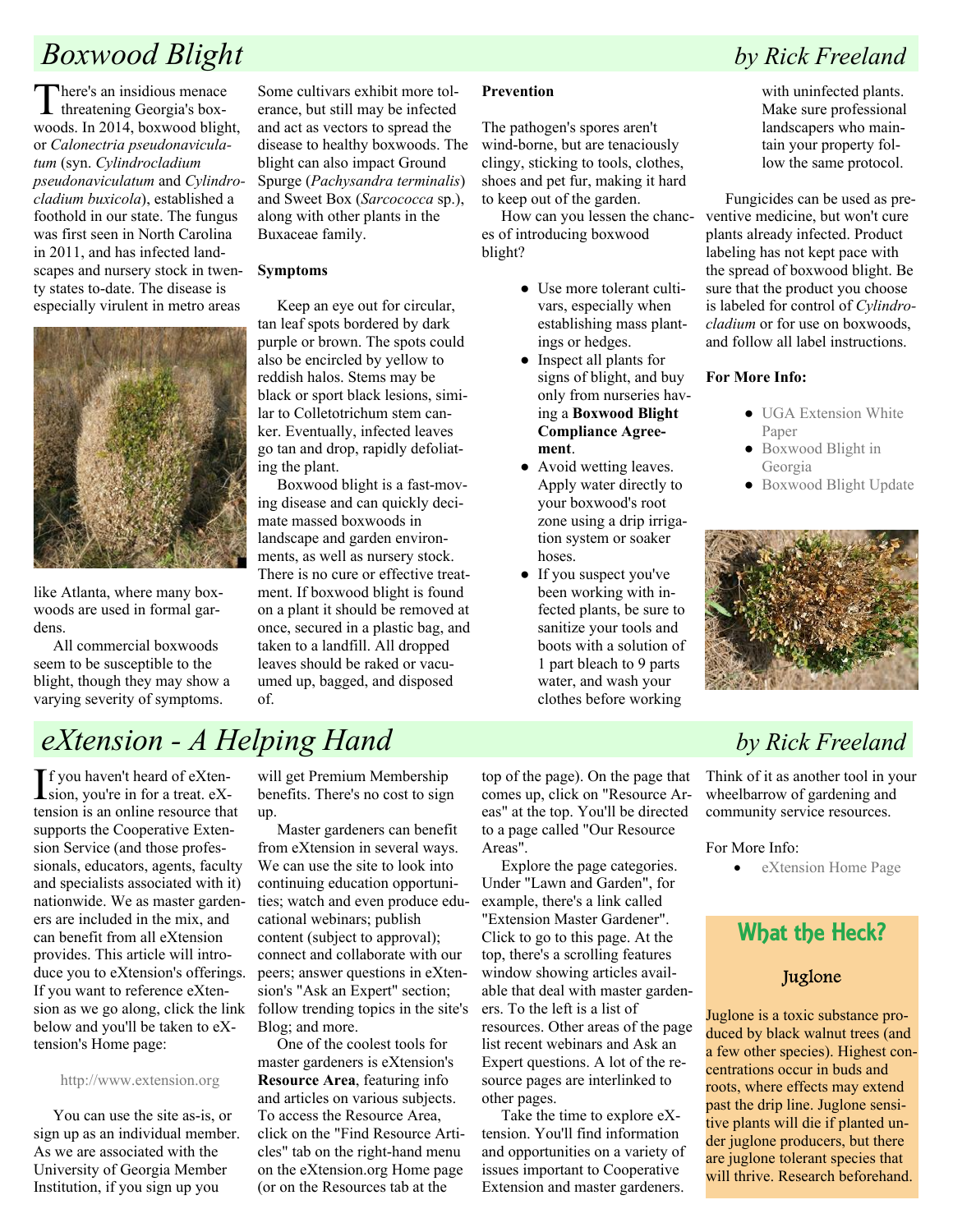### **How Vines Climb** by Rick Freeland

 $\sum$  *i*ne appeal. You plant them for their flowers, fruits, and fall color, to enhance and soften architectural forms and screen objectionable views, or just because they're pretty.

Vines can grow on buildings, walls, and fences, as well as arbors, pergolas, trellises, wire frames, gazebos, and even up and through other plants. They can even be used as groundcovers.

It's important to understand how a particular vine will attach itself to its support structure. Vines climb using several techniques.

#### Self Clinging Vines

Adventitious rootlets (also known as aerial roots) allow vines to cling to walls, buildings or tree trunks. Examined closely, these roots seem to be made up of countless fine hairs. Think English Ivy, or even Poison Ivy.

Aerial rootlet self-clingers are particularly effective as ground covers, but take care when planting around other plants and structures that might be overwhelmed by the climber. Also, if grown against a masonry wall, the rootlets may dislodge mortar over time.

Other self-clingers use adhesive tendril tips to grasp and cling. A good example of this type is Virginia Creeper.

Self-clingers need no additional support once established, but may need the help of a string or temporary stake when young (until their rootlets or tendrils establish a secure hold).

#### Twining Vines

Some vines climb via coiling stems that spiral around supports in either a clockwise or counterclockwise direction, depending on the species. For example, Honeysuckles coil clockwise, while Wisteria chinensis spirals counter-clockwise.

Twining vines need some type of permanent support like a trellis, a woven wire attached to an overhead structure, or a sturdy host plant.

#### Tendril Climbers

These plants climb by using modified leaf stalks or tendrils.

Clematis is a good example of a vine climbing by modified leaf stalk. Others, like Cross Vine or Sweet Peas, may employ a contact-sensitive tendril that reacts on contact with a wire or structure. Grapes use terminal shoots to grasp; Passion Flower uses an auxiliary shoot.

#### Scrambling, Rambling or Trailing Type Climbers

Plants with long, arching stems make up this group. Winter Jasmine and Bougainvillea are good examples.

Stems of the trailing-type climbers might not actually attach themselves to their supports and may need to be tied. Use plastic

ties, or specialized vine ties, for managing scramblers.

Ramblers can be trained to grow through shrubs or other support plants. They're perfect for sprawling over walls, make great groundcovers and can be used as erosion protection on banks.

Some trailing plants, like Climbing Roses, have developed a hooked thorn to help them establish a secure hold as they ramble through host plants. They can also be tied onto a support structure.

When you select your vines, consider fundamental design principles like line, color, texture and form, as well as attributes like flower type and bloom season, interesting bark or fall color. But whether you need to screen an unsightly view, soften a rock wall, establish shade for a patio, or just want a colorful vertical accent, there's always a vine perfect for the situation.

### Mosquito Repellents That Work by Rick Freeland

It's summer! Time for grilling<br>dout, lounging by the pool, and out, lounging by the pool, and entertaining outdoors.

 AND for swatting those pesky mosquitoes.

 With all the news about the Zika virus and other mosquitoborne diseases, folks are smart to be concerned with controlling these blood suckers.

#### Break Out the Repellents

 Personal mosquito repellents are among the most effective ways homeowners can protect themselves and their families from biting insect pests.

 A residential mosquito control program can include source control (eliminating places breeding waters can accumulate), biological controls (inviting predator colonies of birds, bats, and dragonflies), mechanical and electrical trap devices, and chemical/bacteriological solutions.

 Other than source control, however, these methods are of limited effectiveness at the back yard scale, and may need to be supplemented with a regimen of personal repellents for maximum control.

#### Personal Mosquito Repellents

 Personal mosquito repellents come in three broad types: they're either applied directly to an individual's skin and/or clothing, incorporated into clothing, or designed to be used in close proximity to a person or persons, in human-use areas.

 Homeowners can use these methods as stand-alone personal protection, or to defend against mosquitoes that have penetrated past outlying alternative mosquito controls and are zeroing in on a person for a blood meal.

DEET - the King of Insect Repellents

 Effective mosquito repellents suitable for direct application to the body are available as sprays, creams or lotions. The top repellents currently are DEET based products, though there are new, promising alternatives on the market.

 For over 50 years, DEET has set the bar for effective personal mosquito repellents. It stands for N,N-Diethyl-3-Methylbenzamide, the active ingredient in these broad-spectrum repellents. According to the United States Environmental Protection Agency, DEET products are used by 38% of the U.S. population, as well as 200,000,000 people world-wide.

 DEET-based repellents are available as sprays, lotions, creams, gels, and even medicated towelettes, and generally contain a 5% to 10% concentration of DEET, although higher concentrations can be had for long-term outdoor use in especially "buggy" locations. Some are effective for

up to 12 hours with 95% protection.

 DEET products are marketed under the labels of Cutter, Repel, and Off (among others), and can be applied to skin, clothing, insect netting, window and door screens, even sleeping bags. Careful, though - DEET can damage plastics, leathers and synthetics.

#### Other Mosquito Repellents Suitable for Skin Use

 Avon Skin-So-Soft, highly touted as an effective repellent at the grass-roots level, has been shown to provide a 30 to 40 minute window of protection, less than a 12.5% DEET concentration.

 Citronella products can also be applied to skin, though they're generally used in candles or torches as proximity protection. Other products list plant oils such